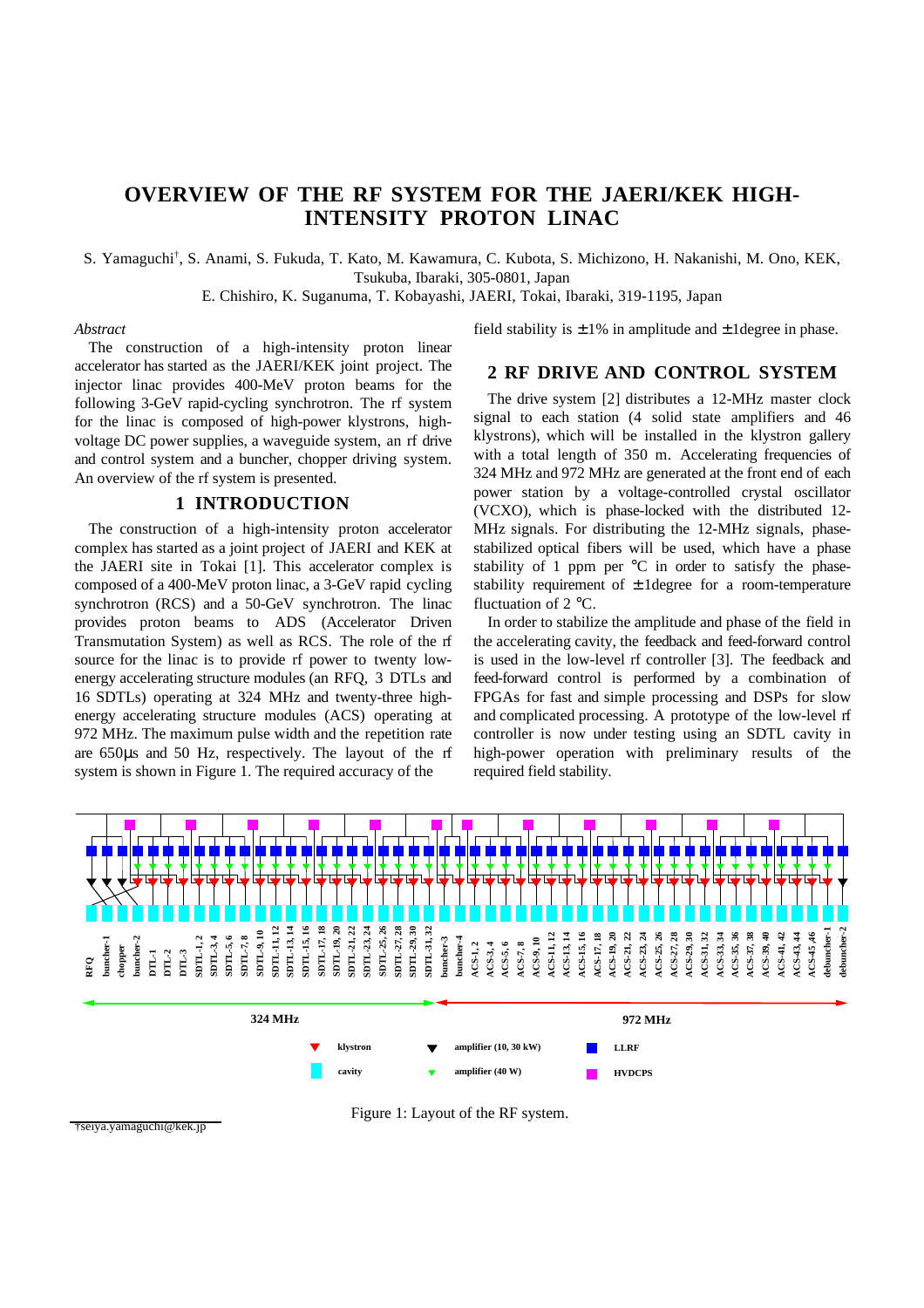The feasibility of the feedback control of the amplitude and phase was demonstrated for a DTL test cavity using analogue modules with two feedback loops: a major loop for the DTL cavity and a minor loop for the klystron (see Fig.2). Proportional and integral (PI) control using an I/Q modulator and a demodulator was adopted. The input power of the cavity was 400 kW.



Figure 2: Block diagram for the test of feedback control.

The measured stability in a pulse was 0.38% rms and 0.95% peak in amplitude and 0.24° rms and 0.71° peak in phase. The long-term stability was 0.03% rms (0.18% peak) for the amplitude and  $0.24^{\circ}$  rms  $(0.71^{\circ}$  peak) for the phase. The pulse response with electrically simulated "beamloading" was measured using a "beam loading test box" [4]. The test results are shown in Fig 3. Except for the parts for the rise and fall of the pulse and the start and stop of the beam loading, almost a flat shape was obtained for both the amplitude and phase. Residual ripples at the start and stop of beam loading are to be rejected with the feed- forward control. The bandwidths of the feedback loop were measured for the drive amplifier, the klystron and the DTL tank by measuring the frequency response for an amplitudemodulated input signal. The measured bandwidths were 53 MHz, 1.2 MHz and 18 kHz, respectively.



Figure 3:Pulse response with electrically simulated beam loading: (a) amplitude without feedback, (b) amplitude with feedback, (c) phase without feedback, and (d) phase with feedback.

#### **3 KLYSTRON AND POWER SUPPLY**

As for the 324-MHz klystron [5], an oscillation problem at the prototype klystron in the development stage was observed under high-voltage operation without rf input power. From an experimental investigation and simulation, it was revealed that the back-streaming electrons scattered from the collector induced these strong oscillations. By using a large-radius and long-length collector, the oscillation problem was eliminated.

Gun oscillations were observed for a prototype of a 972- MHz klystron [6]. The mechanism is under investigation.

Since one DC power supply drives four klystrons, a large sag (5% in amplitude and 50 degrees in phase) is expected due to the capacitance of the condenser bank. This sag will be compensated by feedback control in a minor loop.

## **4 WAVEGUIDE SYSTEM**

The elements of the waveguide system include circulators (see Fig. 4 (a)), power dividers (b), phase shifters (c), coaxial-waveguide transformers, E and H corners and dummy loads (d). All of these elements were developed specially for this project use.



Figure 4: Prototype of the waveguide components: (a) circulator, (b) power divider, (c) phase shifter, and (d) dummy load.

The power transmission capability is a 3- MW peak, a 750 µs pulse width and a 50-Hz repetition rate (average power is 105 kW) for both 324 MHz and 972 MHz. The waveguide used are WR2300 (full size and half-height size) for the 324- MHz system and WR975 for the 972 MHz system. In the 324-MHz system, where the power from one klystron is fed to two cavities, it is required the errors of the amplitude and phase at two cavity inputs must be below  $\pm 1\%$  and  $\pm 1$ degree, respectively. The amplitude and phase errors can be adjusted almost independently by tuning a power divider and a phase shifter. Cooling of the waveguide is not necessary for the 324 MHz system because the temperature rise is only 1.4°C, even for full power and full duty. On the other hand, water-cooling is necessary for the 972-MHz system